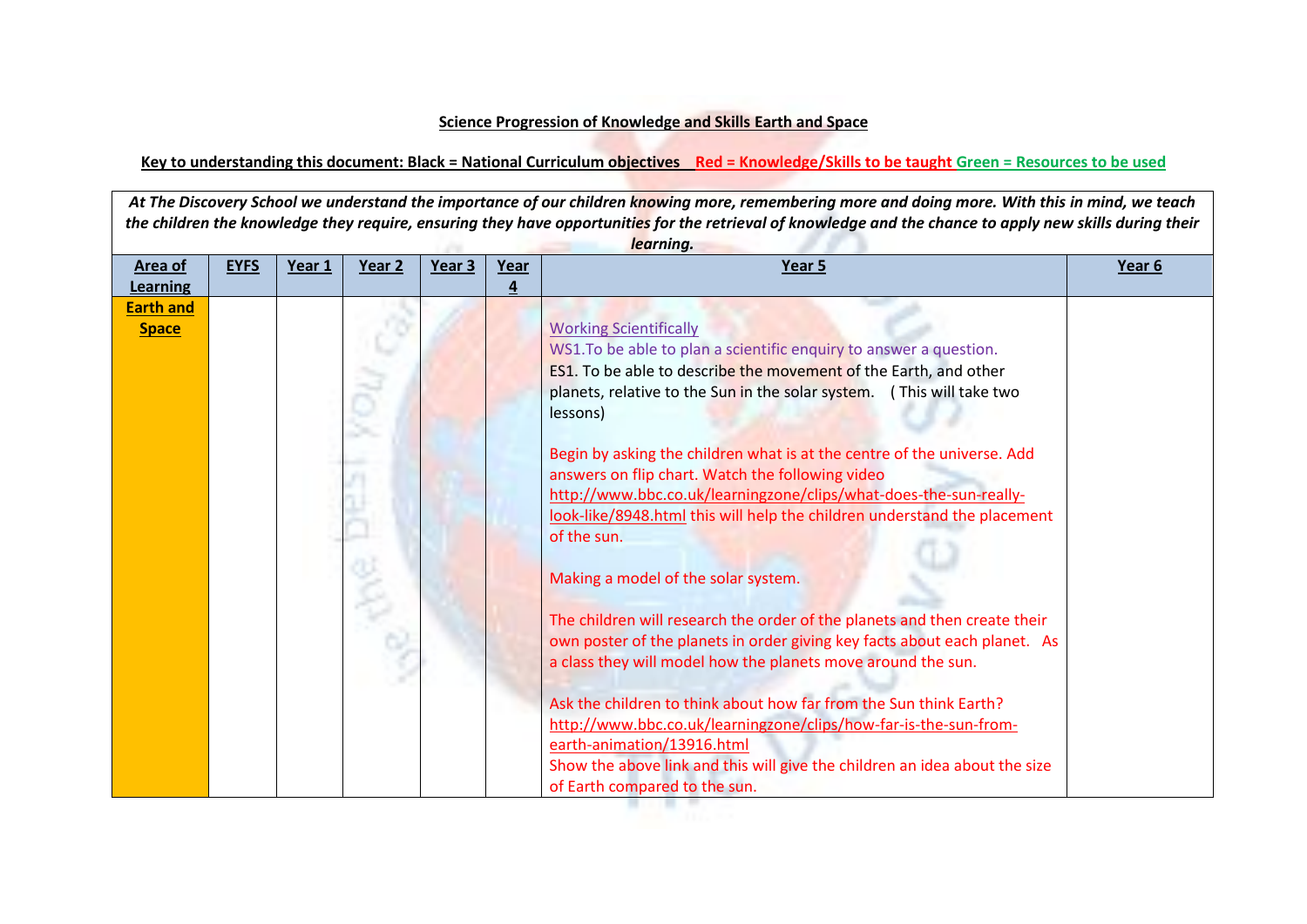

Then we are going to be creating a scaled model of the solar system. Watch the clips below:

[http://www.bbc.co.uk/learningzone/clips/stargazing-challenge-building](http://www.bbc.co.uk/learningzone/clips/stargazing-challenge-building-the-solar-system-from-fruit/13901.html)[the-solar-system-from-fruit/13901.html](http://www.bbc.co.uk/learningzone/clips/stargazing-challenge-building-the-solar-system-from-fruit/13901.html)

Then in groups the children make models of the solar system and then take photographs of the model and place picture in books.

Working Scientifically To be able to plan a scientific enquiry to answer a question. To identify scientific evidence that has been used to support or refute ideas or arguments.

ES2 To be able to describe the Sun, Earth and Moon as approximately spherical bodies.

**Deep thinking time - How can we prove the shape of the Earth, Sun and Moon?**

[http://www.bbc.co.uk/learningzone/clips/how-do-we-know-the-earth](http://www.bbc.co.uk/learningzone/clips/how-do-we-know-the-earth-is-spherical/2457.html)[is-spherical/2457.html](http://www.bbc.co.uk/learningzone/clips/how-do-we-know-the-earth-is-spherical/2457.html)

- How do we know the Earth is spherical?

Before watching the video above ask the children to think about what evidence they could have used over two thousand years ago to prove that the Earth was spherical.

1. The disappearing ship model. Using a ball to represent the Earth, a small plasticene ship (a hull, decks and mast) and a small plasticene person, the children could try to model how the ship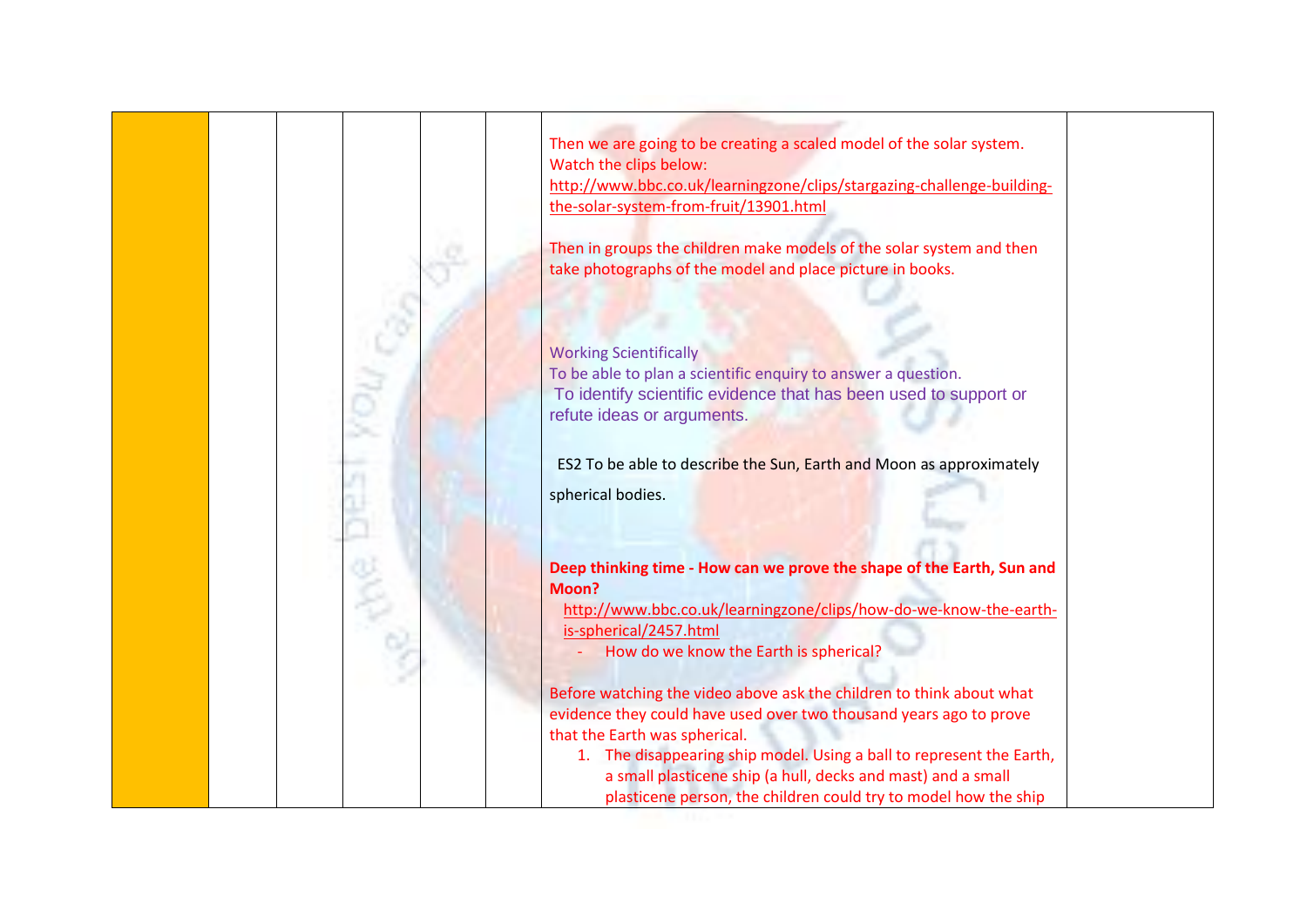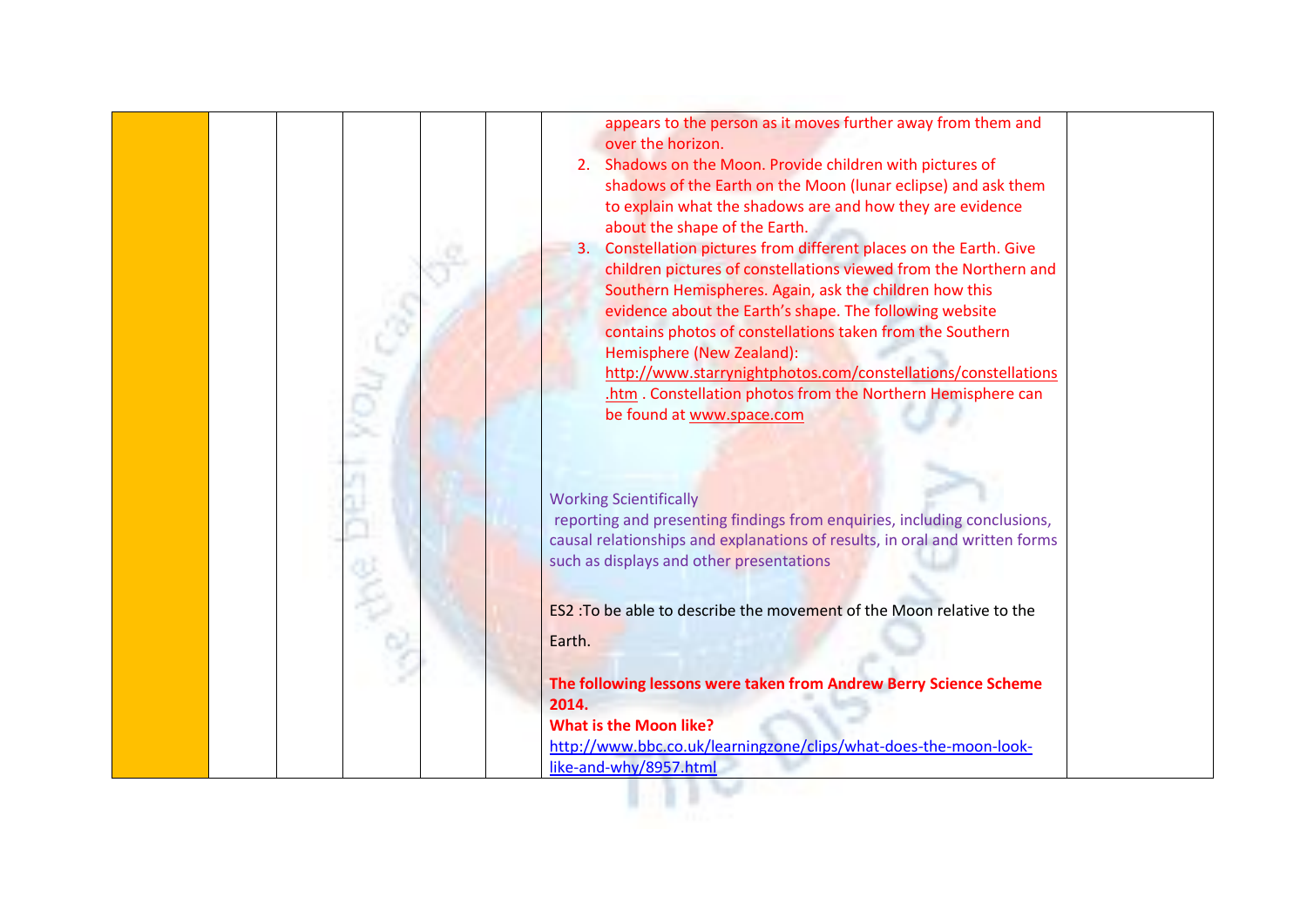

This video introduces the Moon. The class can come up with adjectives and sentences to describe the moon, place on working wall.

Pictures of the whole lunar cycle for the date you are doing this unit can be found at:

[http://www.moonconnection.com/moon\\_phases\\_calendar.phtml](http://www.moonconnection.com/moon_phases_calendar.phtml)

You can look at particular areas on the Moon at NASA's website: <http://moon.nasa.gov/home.cfm>

**Deep thinking time - How does the shape of the Moon appear to change over time?**

Allow the children to discuss the following statements:

- 1. Bits of the Moon fall off and then grow back again
- 2. The Moon can only be seen at night
- 3. There is Moon that is a shape of a circle, and there is another Moon that sometimes replaces it that is shaped like a crescent.

Ask children what evidence they could produce to prove or disprove these statements.

**Modelling- How does the shape of the Moon appear to change over time?**

The following video shows how to model the phases of the Moon: [http://www.bbc.co.uk/learningzone/clips/stargazing-challenge-the](http://www.bbc.co.uk/learningzone/clips/stargazing-challenge-the-moon-on-a-stick/13903.html)[moon-on-a-stick/13903.html](http://www.bbc.co.uk/learningzone/clips/stargazing-challenge-the-moon-on-a-stick/13903.html)

Sun must be an OHP/desk lamp, a white ball is the Moon, and the head of the pupil is the Earth. The white ball is mounted on a stick which the child holds up and out. The OHP or large torch is aimed at the ball. The child rotates (sitting on a swivel chair) with stick and comments on what he/she can see. (Best done away from a wall to avoid light being scattered back and thus illuminating the dark side.)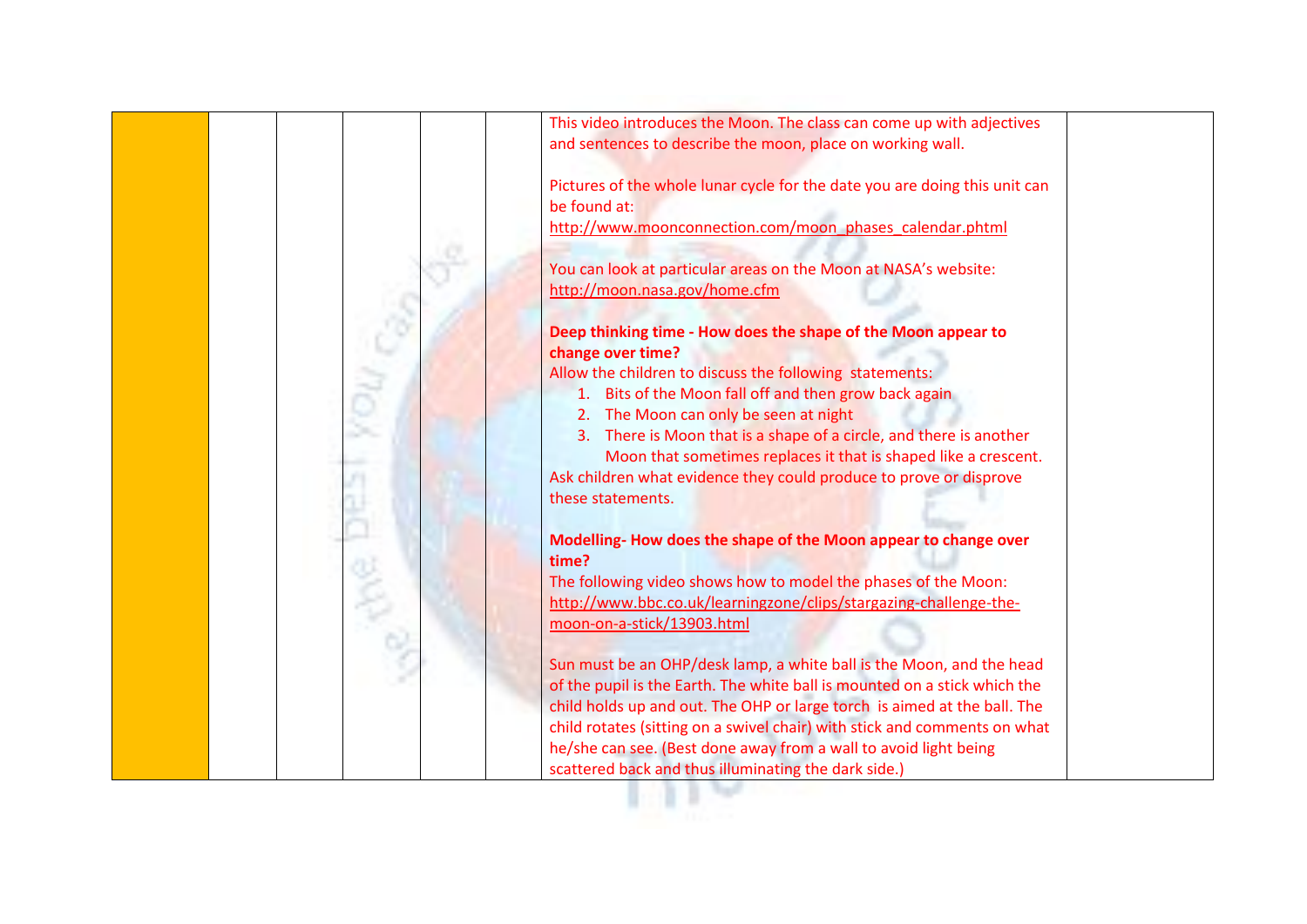

By rotating slowly, a complete cycle of lunar phases can be observed. When the ball is between the child and the projector this is the 'New Moon'. Rotating a quarter-turn anticlockwise brings us to the 'first quarter' in which half the lit face is visible to the child (this is about 7 days into the cycle). Turning further we pass through 'waxing gibbous' to 'full Moon' when the ball is on the opposite side of the chair from the OHP and the child can see the whole of the lit face (provided the beam is not blocked by their head – a lunar eclipse). Completing the cycle, the white ball passes through 'waning gibbous' and 'third quarter' back to the 'New Moon' position.

## **Recording**

The children can draw pictures that show how the shape of the Moon appears to change and record a video or on Pic Collage. The children can complete a phase of moon spin sheet.

## **Optional**

.

At home the children can keep a diary of phases of the Moon. Check with information back in class by referring to diaries, newspapers and websites.

Children can produce diagrams showing what part of the moon can be seen at different dates.

To be able to plan a scientific enquiry to answer a question

ES4 To be able to use the idea of the Earth's rotation to explain day and night and the apparent movement of the Sun across the sky.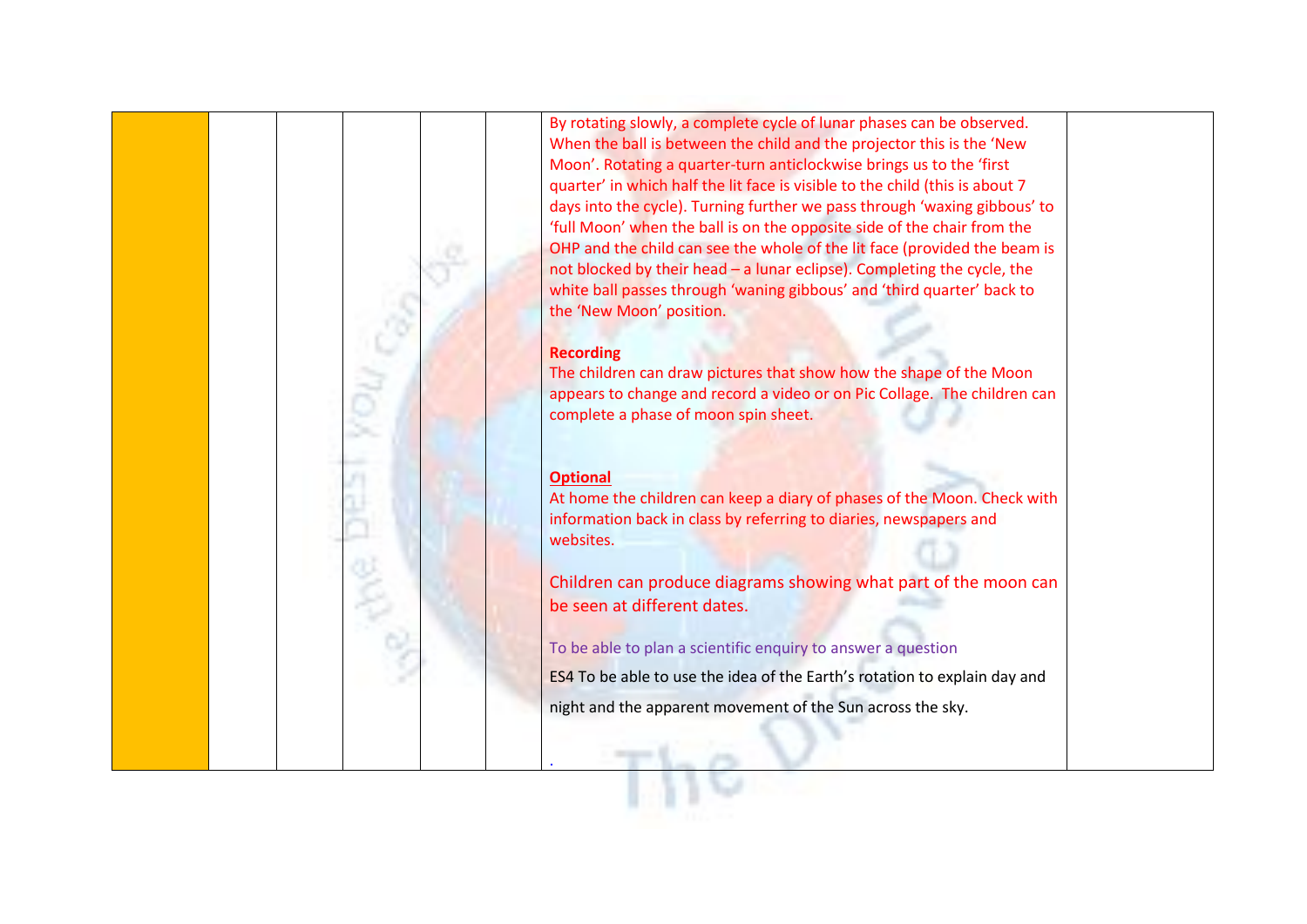

**The following lessons were taken from Andrew Berry Science Scheme 2014.**

Ask the children to think about how we have night and day. Begin by asking the children how they think we have day and night on our planet? You could also ask them what would need to happen so that we were stuck in day or night.

The following video animates the rotation of the Earth: <http://www.bbc.co.uk/learningzone/clips/day-and-night/1874.html>

Show the children photos taken of a shadow over a period of time somewhere in the school grounds. Ask them how they think the shadows changed during the day.

The first model children can try to make simply involves standing a pencil upright in some blue tac and then passing a torch over the top in an arc. This shows that either the Earth or the Sun could be moving. The second model involves a child sitting on a rotating chair. To begin, shine a torch at them and then move the torch all the way around them. Secondly, keep the torch still, but allow the child to move around. Ask the children which of the actions is the correct model.

In order to avoid the misconception of the movement of the Sun creating day and night ensure the children have opportunities to try making one or more of the following models:

- 1. Plasticene person on a globe. Shine torch at the globe whilst rotating it. The 'person' will pass through day and night.
- 2. Make Earth by using a white polystyrene ball with a piece of wooden dowelling placed through it. Again, stick on person, shine torch and rotate the ball.
- 3. Just like above, but children can make a paper Mache Earth with a piece of dowelling through it.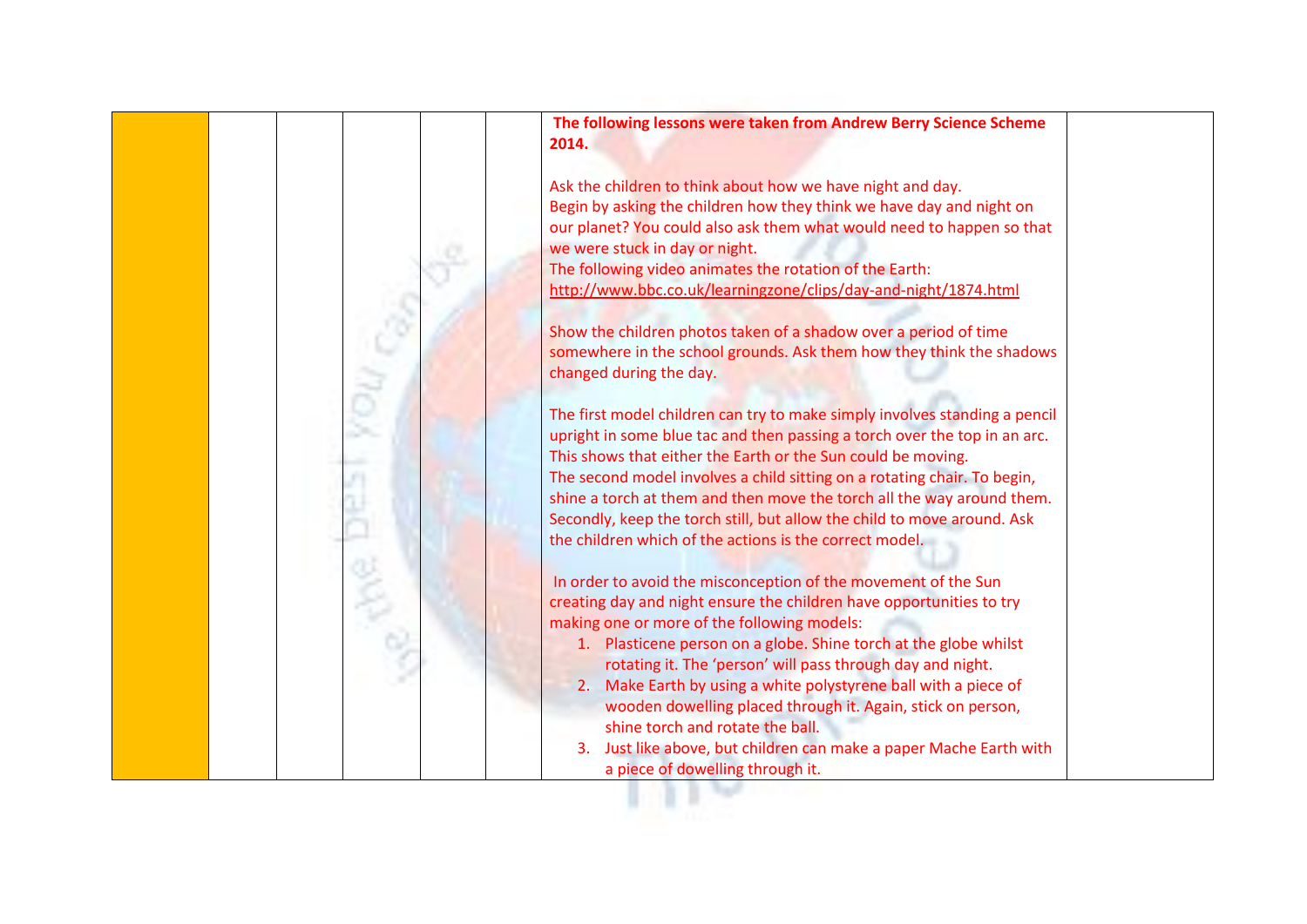|                                | To extend these models, pieces of string could be placed down the<br>length of a globe to show some of the longitude lines; divide the Earth in<br>half (at the Greenwich Meridian), then quarters, and finally eighths.<br>There will therefore be three hours between each of the lines. Children<br>could then work out what time it is in different places around the globe<br>when it is a certain time in the UK. |
|--------------------------------|-------------------------------------------------------------------------------------------------------------------------------------------------------------------------------------------------------------------------------------------------------------------------------------------------------------------------------------------------------------------------------------------------------------------------|
| <b>Key</b>                     | Day and night - Earth, axis, rotate                                                                                                                                                                                                                                                                                                                                                                                     |
| Vocabulary                     | <b>Solar system</b> - Star = Sun, Planets = Mercury, Venus, Earth, Mars,<br>Jupiter, Saturn, Uranus, Neptune (Pluto was classified as Dwarf planet in<br>2006)                                                                                                                                                                                                                                                          |
|                                | Phases of the Moon - full moon, gibbous moon, half moon, crescent<br>moon, new moon, waxing, waning                                                                                                                                                                                                                                                                                                                     |
|                                | Moon's orbit: 29.5 days, lunar month                                                                                                                                                                                                                                                                                                                                                                                    |
|                                | Orbit, planets, revolve, sphere                                                                                                                                                                                                                                                                                                                                                                                         |
|                                |                                                                                                                                                                                                                                                                                                                                                                                                                         |
| <b>Key</b><br><b>Resources</b> | Posters showing the different types of scientific enquiry<br>A round piece of cardboard about 30 cm across<br><b>String</b>                                                                                                                                                                                                                                                                                             |
|                                | A compass (for making circles)                                                                                                                                                                                                                                                                                                                                                                                          |
|                                | Plasticene<br>Water melon, peppercorn, grapefruit, lime, strawberry, orange, lime,<br>apple, toilet roll                                                                                                                                                                                                                                                                                                                |
|                                | Information books on the planets in our solar system                                                                                                                                                                                                                                                                                                                                                                    |
|                                | Pictures of shadows of Earth cast on the Moon (lunar eclipse)<br>Constellation pictures taken from different places on the Earth                                                                                                                                                                                                                                                                                        |
|                                | <b>Torches</b>                                                                                                                                                                                                                                                                                                                                                                                                          |
|                                | White polystyrene ball                                                                                                                                                                                                                                                                                                                                                                                                  |
|                                | Length of dowelling                                                                                                                                                                                                                                                                                                                                                                                                     |
|                                | <b>Globes</b>                                                                                                                                                                                                                                                                                                                                                                                                           |
|                                | PVA glue<br>A swivel chair                                                                                                                                                                                                                                                                                                                                                                                              |
|                                |                                                                                                                                                                                                                                                                                                                                                                                                                         |